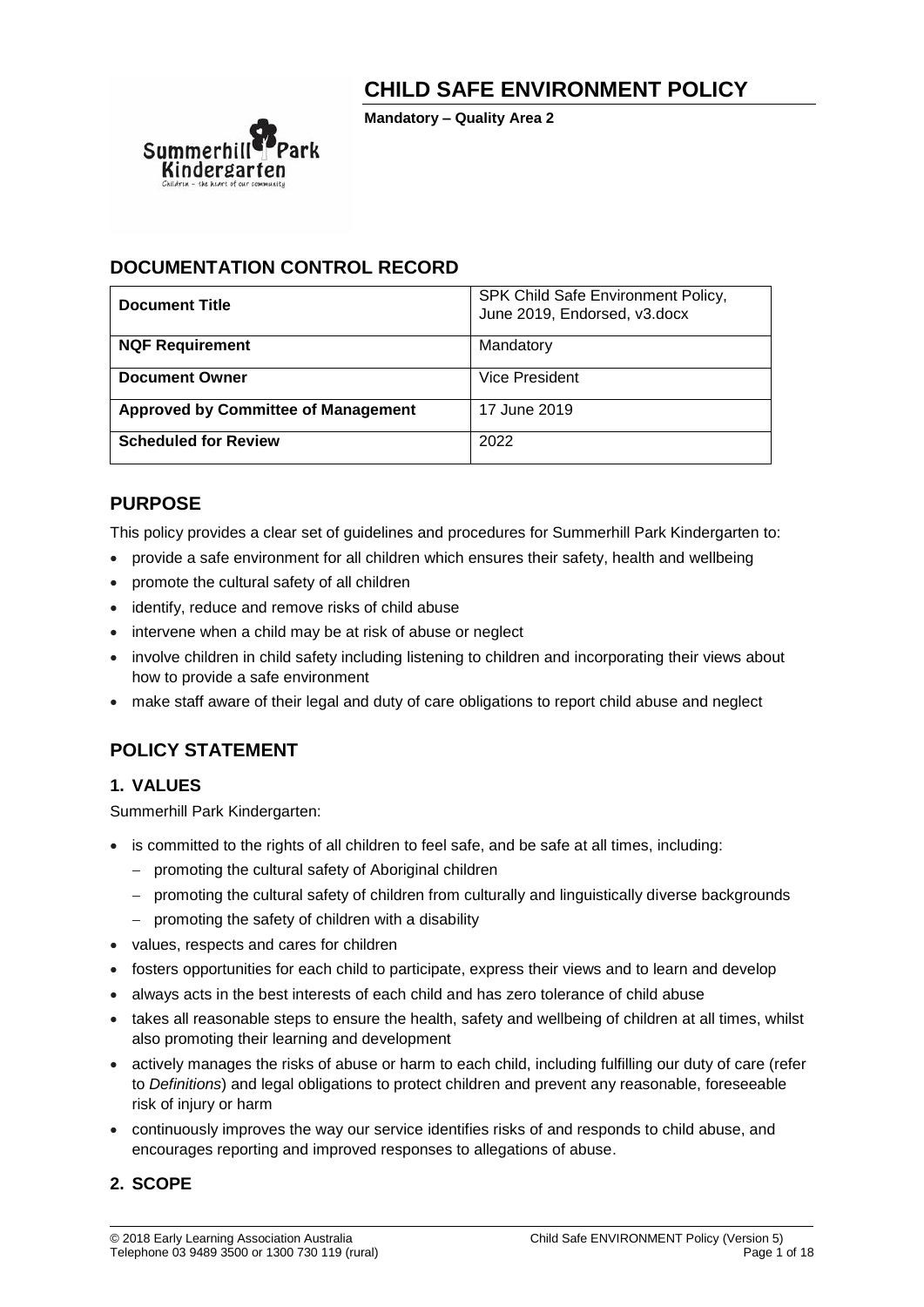This policy applies to the Approved Provider, Persons with Management or Control, Nominated Supervisor, Persons in day-to-day Charge, staff, contractors, volunteers, students on placement, parents/guardians, children and others attending the programs and activities of Summerhill Park Kindergarten, including during offsite excursions and activities.

# **RESPONSIBILITIES**

## **The Approved Provider and Persons with Management or Control are responsible for:**

- providing leadership for an organisational culture of accountability for child safety which is open to scrutiny and is continuously reviewed and improved
- advising staff of current child protection legislation, and their legal and duty of care obligations (Regulation 84)
- undertaking child safety reviews and developing an action plan in consultation with staff, parents/guardians and children to maintain Child Safe Standards at Summerhill Park Kindergarten (refer to *Sources*)
- conducting recruitment and induction processes for staff in line with this policy (refer to Attachment 2 – Guidelines for incorporation of child safety into the recruitment and management of staff)
- screening contractors, volunteers and students in line with their roles (refer to Attachment 3 Guidelines for incorporation of child safety into recruitment and management of contractors, volunteers and students)
- ensuring that contractors, volunteers, students, parents/guardians and other visitors to the service are not left with sole supervision of individual children or groups of children
- ensuring that contact is prevented or responding if it has occurred, when the service has been notified of a court order prohibiting an adult from contacting an enrolled child
- ensuring staff, and where appropriate, contractors, volunteers and students undertake appropriate training on child safety, including recognising the signs and symptoms of child abuse (refer to *Definitions*), knowing how to respond, and understanding responsibilities and processes for reporting (refer to Attachment 4 – Processes for responding to and reporting suspected child abuse)
- ensuring procedures for reporting and responding to suspected child abuse or neglect are promoted across the service and regularly reviewed in partnership with staff and parents/guardians, and where appropriate contractors, volunteers, students and children (refer to Attachment 4: Processes for responding to and reporting suspected child abuse)
- offering support to the child and their family, and to staff in response to concerns or reports relating to the safety, health and wellbeing of a child at Summerhill Park Kindergarten
- maintaining co-operative relationships with appropriate services and/or professionals (including Child FIRST) in the best interests of children and their families
- ensuring processes for responding to and reporting are followed when there are significant concerns for the safety, health or wellbeing of a child at the service (refer to Attachment 4 – Processes for responding to and reporting suspected child abuse)
- notifying DET within 24 hours of a serious incident (refer to *Definitions*) occurring at the service
- notifying DET within 24 hours in writing of becoming aware of a notifiable complaint (refer to *Definitions*) or allegation regarding the safety, health and/or welfare of a child at the service
- notifying the Commission for Children and Young People within 3 business days of becoming aware of a reportable allegation (refer to *Definitions)*
- investigating an allegation (subject to police clearance on criminal matters or matters involving family violence), advising the Commission for Children and Young People who is undertaking the investigation
- managing the risks to children whilst undertaking the investigation
- updating the Commission for Children and Young People within 30 calendar days with detailed information about the reportable allegation and any action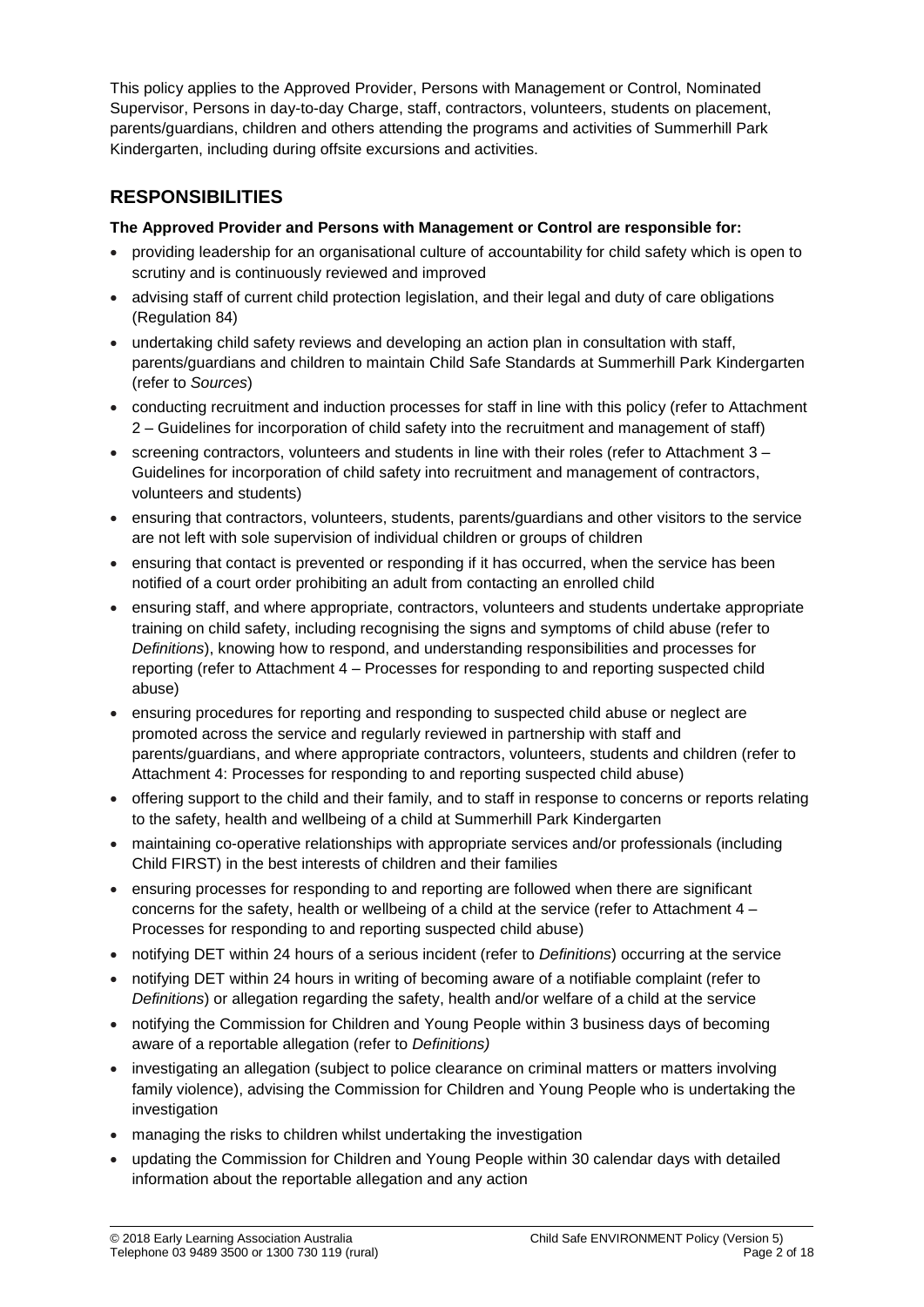- notifying the Commission for Children and Young People of the investigation findings and any disciplinary action taken (or the reasons no action was taken
- maintaining confidentiality at all times (refer to *Privacy and Confidentiality Policy*)
- reviewing this policy in consultation with staff, volunteers, parents/guardians, and children
- providing appropriate resources and training to assist staff, contractors, volunteers and students to implement this policy (refer to *Sources*)
- protecting the rights of children and families, and encouraging their participation in decision-making
- keeping staff, contractors, parents/guardian, volunteers and students informed of any relevant changes in legislation and practices in relation to this policy
- ensuring all staff, students, contractors, parents/guardians, volunteers and visitors abide by the *Code of Conduct Policy*
- ensuring an explicit statement of Summerhill Park Kindergarten's commitment to child safety is included in all advertising promotion for the organisation.

### **The Nominated Supervisor and Persons in Day-to-Day Charge are responsible for:**

- keeping up to date and complying with any relevant changes in legislation and practices in relation to this policy
- ensuring continuous improvement in the implementation of the Child Safe Standards in Summerhill Park Kindergarten promoting an organisational culture of accountability for child safety which is open to scrutiny and is continuously reviewed and improved (refer to *Sources*)
- ensuring the implementation of strategies to prevent child abuse in consultation with the Approved Provider and staff
- providing appropriate resources and training to assist staff, contractors, volunteers and students to implement this policy (refer to *Sources*)
- ensuring processes for responding to and reporting are followed when there are significant concerns for the safety, health or wellbeing of a child at the service (refer to Attachment 4 – Processes for responding to and reporting suspected child abuse)
- notifying the Approved Provider or Person with Management or Control immediately on becoming aware of a concern, complaint or allegation regarding the safety, health and welfare of a child at Summerhill Park Kindergarten
- offering support to the child and their family, and to educators and staff in response to concerns or reports relating to the safety, health and wellbeing of a child at Summerhill Park Kindergarten
- making all staff aware of this policy, the Code of Conduct Policy and the Interactions with Children Policy and holding them to account for the behavioural expectations identified.
- implementing and reviewing this policy in consultation with the Approved Provider or Person with Management or Control, educators, staff, contractors and parents/guardians and children
- planning so that no child is left alone (or is out of sight) with a contractor, volunteer, student, parent/guardian or visitor, at the service.

### **All staff are responsible for:**

- fulfilling their legal responsibilities and duty of care to protect children and to keep children safe and to maintain their rights
- keeping up to date and complying with any relevant changes in legislation and practices in relation to this policy
- contributing to an organisational culture of child safety
- identifying the potential for child abuse at Summerhill Park Kindergarten, and developing and implementing effective prevention strategies in consultation with the Approved Provider and Person with Management or Control and the Nominated Supervisor and Person in day to day Charge
- following processes for responding to and reporting suspected child abuse (Attachment 4: Processes for responding to and reporting suspected child abuse)
- undertaking appropriate training on child protection, including recognising the signs and symptoms of child abuse (refer to *Definitions*), knowing how to respond, and understanding responsibilities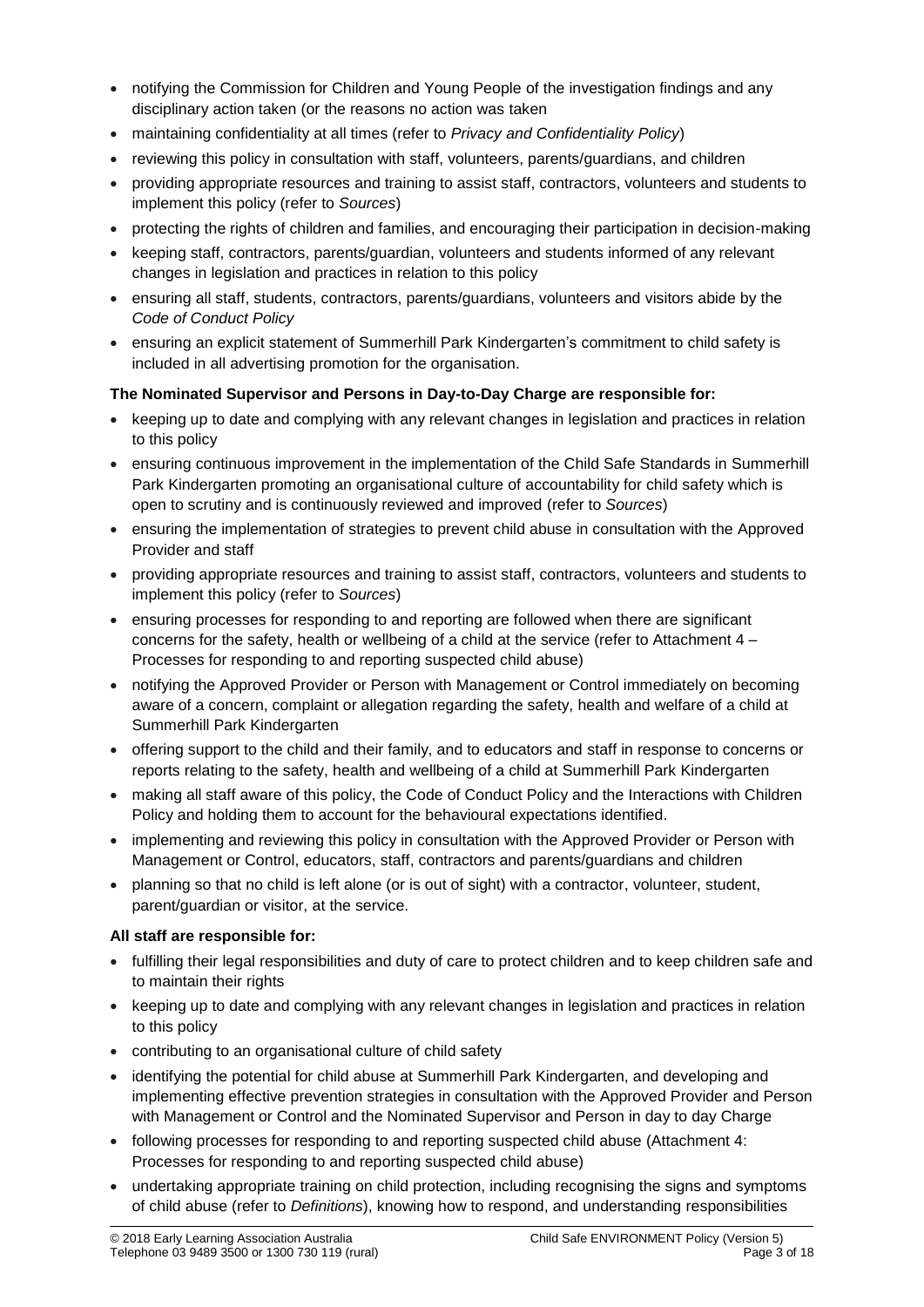and processes for reporting (refer to Attachment 4 – Processes for responding to and reporting suspected child abuse)

- supporting the maintenance of Child Safe Standards in Summerhill Park Kindergarten in consultation with the Approved Provider and Person with Management or Control and Nominated Supervisor and Person in day to day Charge at the service
- notifying the Nominated Supervisor, Person in day to day Charge, the Approved Provider or the Person with Management or Control immediately on becoming aware of any concerns, complaints or allegations regarding the safety, health and welfare of a child at Summerhill Park Kindergarten
- offering support to the child and their family in response to concerns or reports relating to the safety, health and wellbeing of a child at Summerhill Park Kindergarten
- co-operating with other services and/or professionals (including Child FIRST) in the best interests of children and their families
- informing families of support services available to them (such as Child FIRST), and of the assistance these services can provide
- conducting activities so that no child is left alone (or is out of sight) with a contractor, visitor, volunteer, student or parent/guardian at the service
- following the Summerhill Park Kindergarten's processes where the service has been notified of a court order prohibiting an adult from contacting an enrolled child
- maintaining confidentiality at all times (refer to *Privacy and Confidentiality Policy*)
- contributing to a review of this policy in consultation with the Approved Provider, Person with Management or Control, Nominated Supervisor and Person in day to day Charge
- educating and empowering children to talk about events and situations that make them feel uncomfortable
- ensuring that children at the service are not subjected to any form of corporal punishment, or any discipline that is unreasonable or excessive in the circumstances
- using appropriate resources and undertaking training to assist with the implementation of this policy (refer to *Sources*)
- abiding by the service's *Code of Conduct Policy* and *Interactions with Children Policy.*

### **Parents/guardians are responsible for:**

- reading and complying with this policy
- reporting any concerns, including in relation to potential child abuse, to the appropriate child protection authorities or the police if immediate police attention is required
- abiding by the service's *Code of Conduct.*

### **Contactors, volunteers and students, while at the service, are responsible for following this policy and its procedures.**

## **REVIEW**

To assess whether the values and purposes of the policy have been achieved, the Approved Provider or Persons with Management or Control will:

- regularly seek feedback from everyone affected by the policy regarding its effectiveness, particularly in relation to identifying and responding to child safety concerns
- monitor the implementation, compliance, complaints and incidents in relation to this policy
- keep the policy up to date with current legislation, research, policy and best practice
- revise the policy and procedures as part of the service's policy review cycle, or as required
- notify parents/guardians at least 14 days before making any changes to this policy or its procedures (Regulation 172(2)) unless a lesser period is necessary because of a risk.

## **ATTACHMENTS**

• Attachment 1: Background, definitions, sources and service policies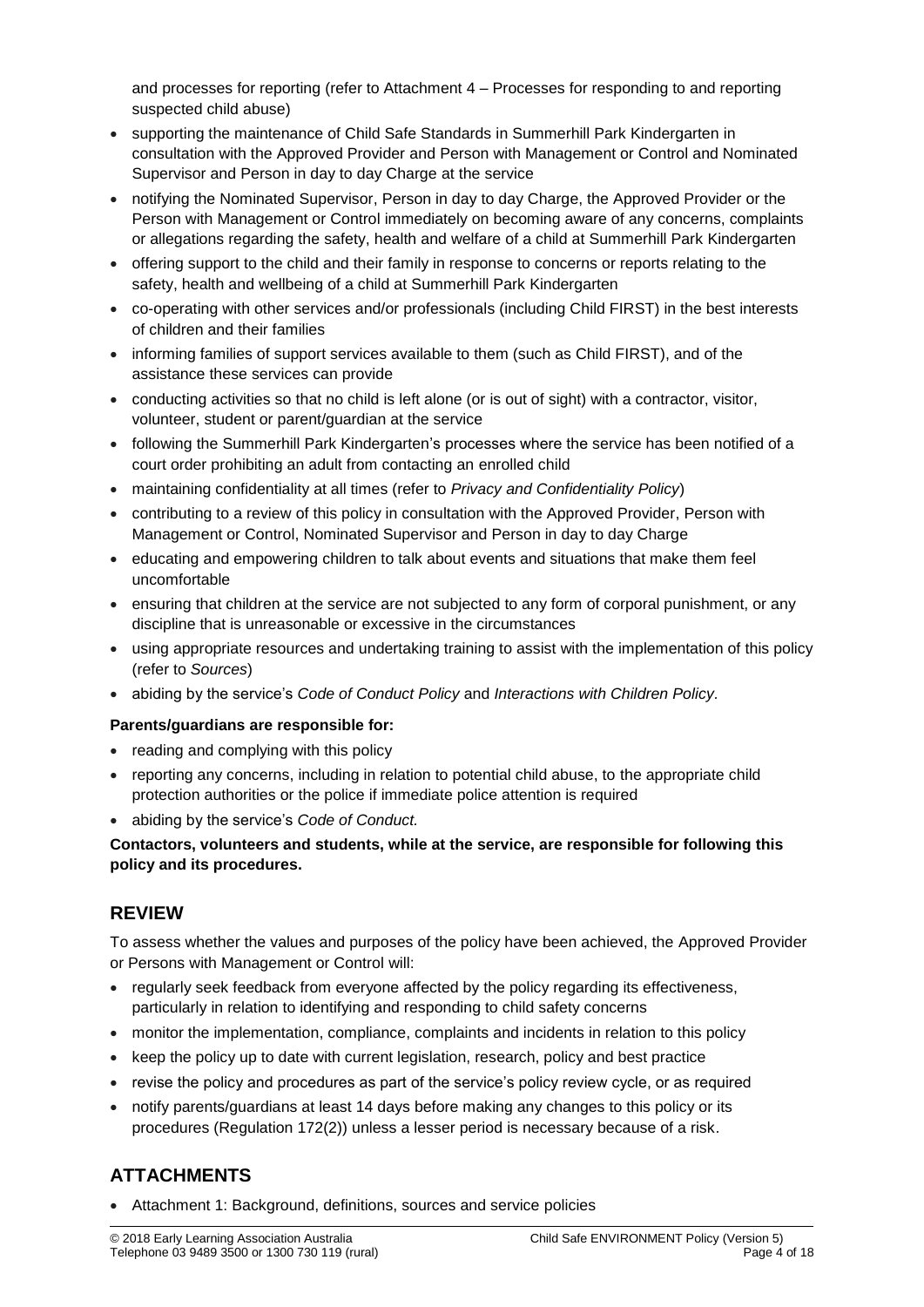- Attachment 2: Guidelines for incorporation of child safety into recruitment and management of staff
- Attachment 3: Guidelines for incorporation of child safety into recruitment of contractors, volunteers and students
- Attachment 4: Processes for responding to and reporting suspected child abuse

## **AUTHORISATION**

This policy was adopted by the Approved Provider of Summerhill Park Kindergarten on 17th June 2019.

## **REVIEW DATE:** APRIL 2022

## **DOCUMENT HISTORY**

| <b>Version</b> | Date               | <b>By</b>                          | <b>Reason for change</b>                                                                                                                                                                        |
|----------------|--------------------|------------------------------------|-------------------------------------------------------------------------------------------------------------------------------------------------------------------------------------------------|
| 1.0            | 2014               | CoM                                | Endorsement of original Child Safe Environment<br>Policy                                                                                                                                        |
| 1.1            | 2016               | CoM                                | Endorsement of updated Child Safe Environment<br>Policy based on ELAA template v3                                                                                                               |
| 2.0            | 4 December<br>2017 | Vice<br>President                  | Adoption of 2017 ELAA draft template (v4) to<br>replace retired Child Safe (formerly Child<br>Protection) Policy and new version of the Child<br>Safe Environment Policy<br>Endorsement by CoM. |
| 2.1            | 23 April 2019      | Mira Haldun<br>(consultant)        | - Updated with 2019 ELAA draft template (v5)                                                                                                                                                    |
| 3              | 17/06/19           | 2019<br>President<br>(I. Griffith) | Review and endorsement by CoM                                                                                                                                                                   |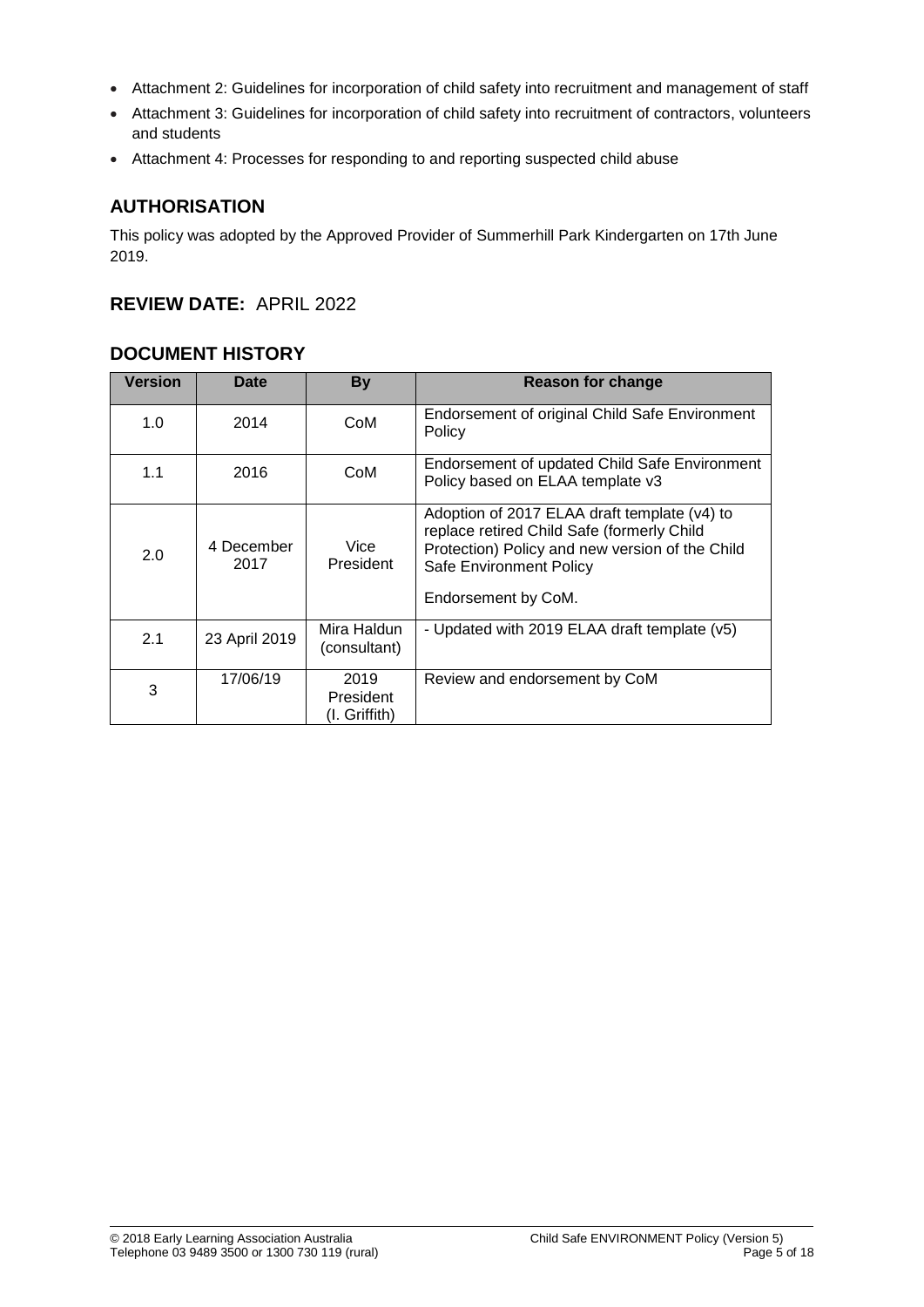## **ATTACHMENT 1: BACKGROUND, DEFINITIONS, SOURCES AND SERVICE POLICIES**

## **BACKGROUND AND LEGISLATION**

### **Background**

Under the *Education and Care Services National Regulations 2011*, the Approved Provider or Person with Management or Control must ensure that all staff are familiar with current policies and procedures with regard to child safety and protection, including state and territory legislative responsibilities and their obligations under these laws (Regulation 84).

The Approved Provider, Persons with Management Control, Nominated Supervisor, Persons in Dayto-Day Charge, staff, contractors and volunteers of early childhood services have legal and duty of care obligations to protect children under their supervision and care.

Duty of care obligations (refer to *Definitions*) require the Approved Provider, Person with Management or Control, Nominated Supervisor, Persons in Day-to-Day Charge, and staff to take reasonable steps to protect children from injury that is reasonably foreseeable.

In addition, organisations have a duty of care to take reasonable precautions to prevent the abuse of a child by an individual associated with the organisation while the child is under its care, supervision or authority (refer to Organisational duty of care in *Definitions)*.

The duty will relate to individuals associated with an organisation, including but not limited to committee members, employees, volunteers and contractors.

*The Children, Youth and Families Act 2005* provides the legislative basis for the provision of services to vulnerable children, young people and their families, and places children's best interests at the heart of decision-making and service delivery.

Any person who forms a reasonable belief (refer to *Definitions*), that a child is in need of protection may report their concerns to the Child Protection (refer to *Definitions*).

Early childhood teachers are required to be registered with the Victorian Institute of Teaching and are mandatory reporters (refer to *Definitions*). All mandatory reporters must make a report to Victoria Police and/or Child Protection (refer to *Definitions*) as soon as practicable if, during the course of their roles and responsibilities they form a reasonable belief that:

- A child is likely to suffer, or has suffered, significant harm as a result of physical abuse and/or sexual abuse, **and**
- The child's parents have not protected, or are unlikely protect, the child from harm of that type.

Victorian organisations that provide services to children are required under the *Child Safety and Wellbeing Act 2005* to ensure that they implement compulsory minimum Child Safe Standards to protect children from harm. The standards aim to drive continuous improvement in the way services prevent and report child abuse and respond to allegations of child abuse. Standard 2 requires services to have a child safe policy or statement of commitment to child safety.

Three **criminal offences** in the *Crimes Amendment (Protection of Children) Act 2014* protect children from child abuse:

- Failure to disclose: All adults (not just those working with children) have a legal duty to report information about child sexual abuse to Victoria Police. The offence applies to any adult who forms a reasonable belief that a sexual offence has been committed by an adult against a child under 16 and fails to report that information to the Victoria Police.
- Failure to protect: The offence applies to people within organisations who hold positions of authority within an education and care service, such as the Approved Provider, Person with Management or Control, the Nominated Supervisor or the Person in day to day Charge and who know of the substantial risk that another adult associated with the organisation may commit a sex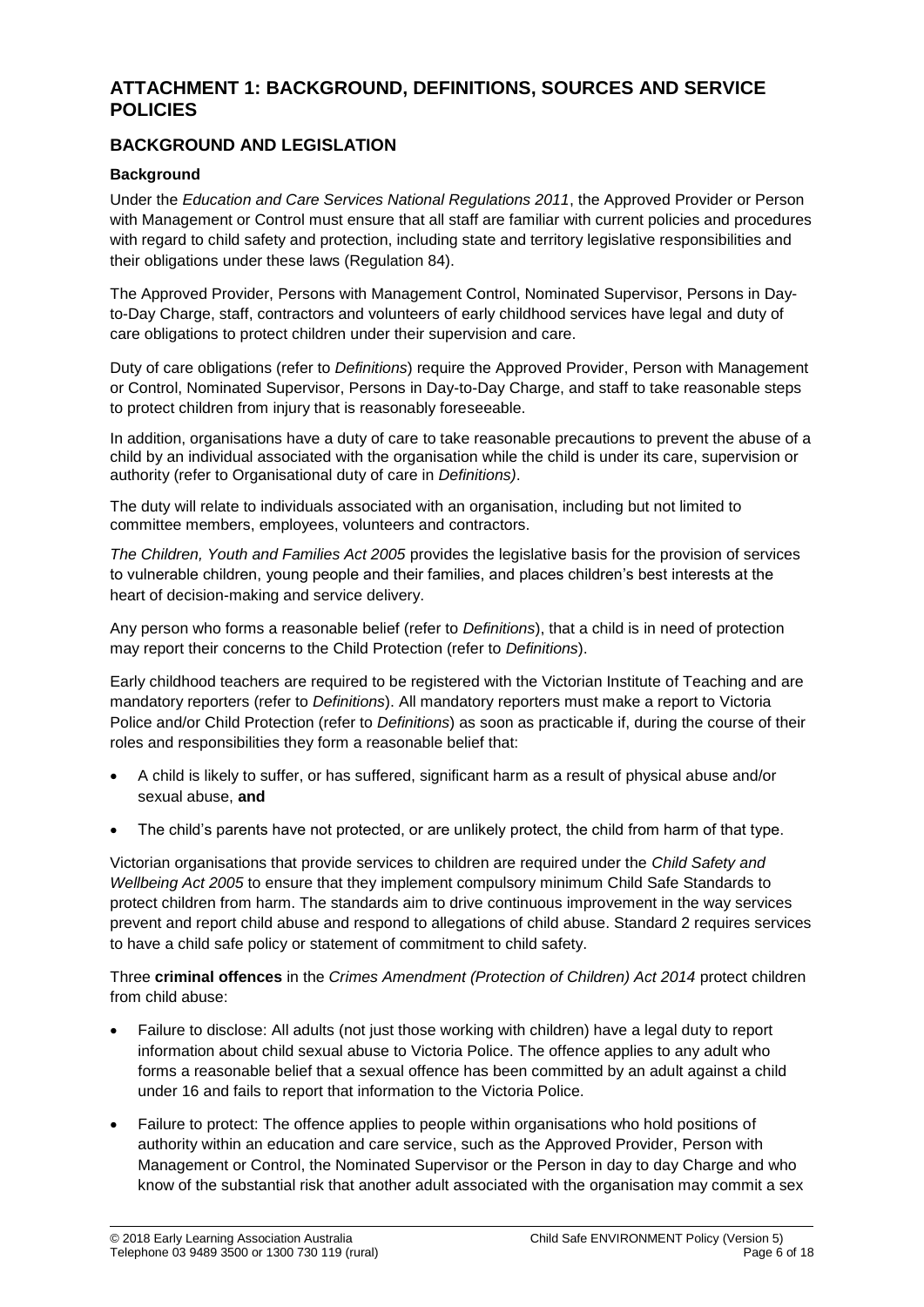offence and they have the power or responsibility to remove or reduce the risk but negligently fail to do so.

• Grooming offence: The offence targets predatory conduct by an adult with the intent of committing child sexual abuse. Conduct may include communication, including online communication, with a child under the age of 16 or their parents.

## **Legislation and standards**

Relevant legislation and standards include but are not limited to: *Children, Youth and Families Act 2005* (Vic) *Child Safety and Wellbeing Act 2005* (Vic) *Charter of Human Rights and Responsibilities Act 2006* (Vic) *Child Safe Standards (Vic) Crimes Amendment (Protection of Children) Act 2014* (Vic) *Education and Care Services National Law Act 2010* (Vic): including but not limited to Sections 165, 166, 167 *Education and Care Services National Regulations 2011* (Vic): including but not limited to Regulations 84, 85, 86, 99, 100, 101, 102, 168(2)(h) *Education Training and Reform Act 2006* (Vic) (As amended in 2014) *Family Law Act 1975* (Cth) *National Quality Standard*, including Quality Area 2: Children's Health and Safety *Reportable Conduct Scheme* administered by the Commission for Children and Young People (Vic) *Working with Children Act 2005* (Vic) *Working with Children Regulations 2006* (Vic) *Wrongs Act 1958* (Vic)

## **DEFINITIONS**

The terms defined in this section relate specifically to this policy. For commonly used terms e.g. Approved Provider, Nominated Supervisor, Regulatory Authority etc. refer to the *General Definitions* section of this manual.

**Abuse:** see Child abuse definition below.

**Child:** A child or young person is a person under 18 years of age.

**Child abuse:** (In the context of this policy) refers to an act or omission by an adult that endangers or impairs a child's physical and/or emotional health or development. Child abuse can be a single incident but often takes place over time. Abuse, neglect and maltreatment (refer to *Definitions*) are generic terms used to describe situations in which a child may need protection. Child abuse includes any and all of the following:

**Physical abuse:** When a child suffers or is likely to suffer significant harm from an injury inflicted by a parent/guardian, caregiver or other adult. The injury may be inflicted intentionally, or be the consequence of physical punishment or the physically aggressive treatment of a child. Physical injury and significant harm to a child can also result from neglect by a parent/guardian, caregiver or other adult. The injury may take the form of bruises, cuts, burns or fractures, poisoning, internal injuries, shaking injuries or strangulation.

**Sexual abuse:** When a person uses power or authority over a child, or inducements such as money or special attention, to involve the child in sexual activity. It includes a wide range of sexual behaviour from inappropriate touching/fondling of a child or exposing a child to pornography, to having sex with a child and grooming with the intent of committing child sexual abuse.

**Emotional and psychological abuse:** When a child's parent or caregiver repeatedly rejects the child or uses threats to frighten the child. This may involve name calling, put downs or continual coldness from the parent or caregiver, to the extent that it significantly damages the child's physical, social, intellectual or emotional development.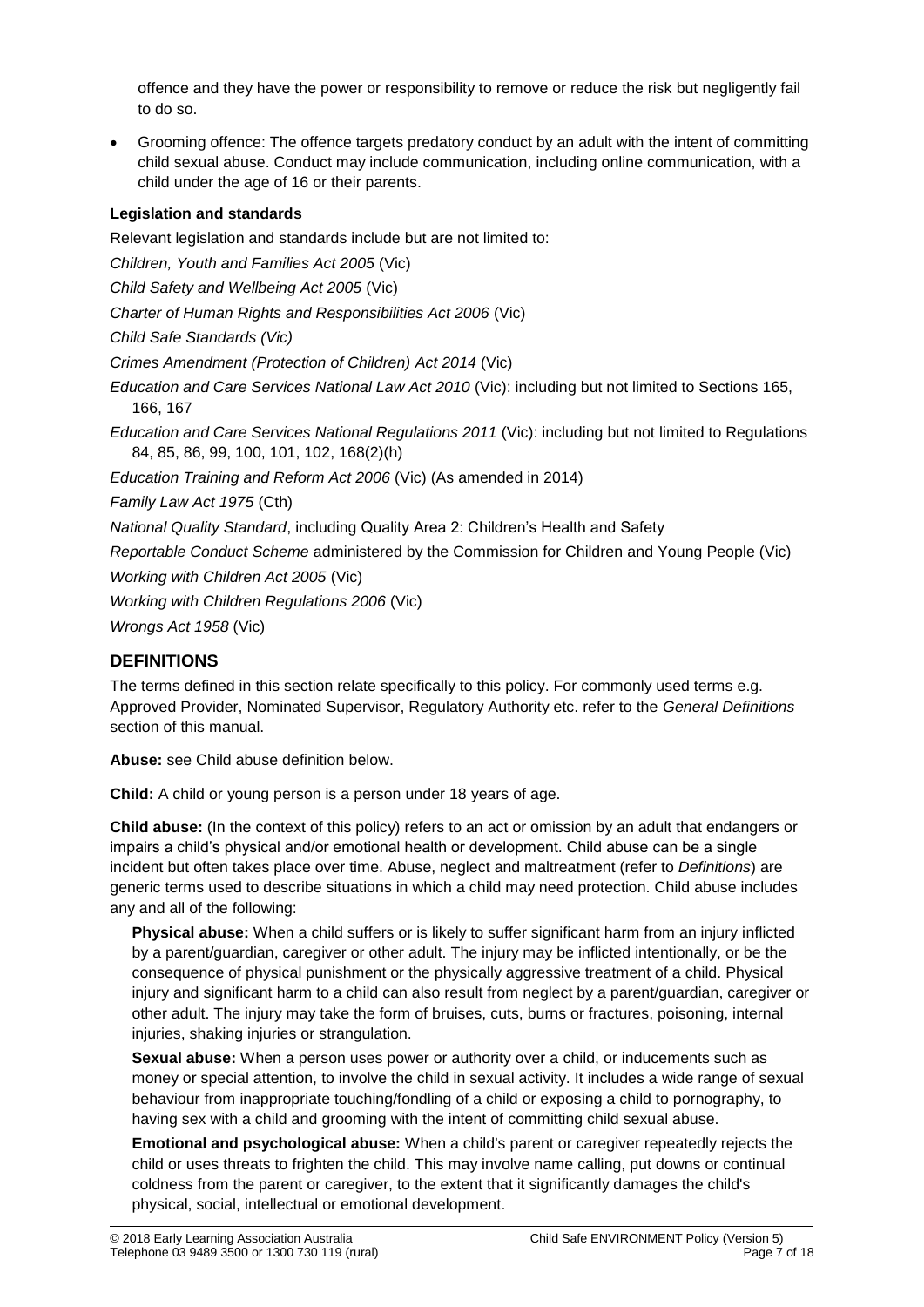**Neglect:** The failure to provide a child with the basic necessities of life, such as food, clothing, shelter, medical attention or supervision, to the extent that the child's health and development is, or is likely to be, significantly harmed.

**Family violence:** When children and young people witness or experience the chronic, repeated domination, coercion, intimidation and victimisation of one person by another through physical, sexual and/or emotional means within intimate relationships. Contrary to popular belief, witnessing episodes of violence between people they love can affect young children as much as if they were the victims of the violence. Children who witness regular acts of violence have greater emotional and behavioural problems than other children.

**Racial, cultural, religious abuse:** Conduct that demonstrates contempt, ridicule, hatred or negativity towards a child because of their race, culture or religion. It may be overt, such as direct racial vilification or discrimination, or covert, such as demonstrating a lack of cultural respect (attitude and values) and awareness (knowledge and understanding) or failing to provide positive images about another culture.

**Bullying:** Repeated verbal, physical, social or psychological behaviour that is harmful and involves the misuse of power by an individual or group towards one or more persons. Bullying occurs when one or more people deliberately and repeatedly upset or hurt another person, damage their property, reputation or social acceptance.

**Child FIRST:** A Victorian community-based intake and referral service linked with Family Services. Child FIRST ensures that vulnerable children, young people and their families are effectively linked to relevant services, including Child Protection.

**Child sex offender:** Someone who sexually abuses children, and who may or may not have prior convictions.

**Child protection:** The term used to describe the whole-of-community approach to the prevention of harm to children. It includes strategic action for early intervention, for the protection of those considered most vulnerable and for responses to all forms of abuse.

**Child protection notification:** A notification to the Child Protection Service by a person who believes that a child is in need of protection.

**Child Protection Service** (also referred to as Child Protection): The statutory child protection service provided by the Victorian Department of Health and Human Services, to protect children and young people at risk of abuse and neglect. This service also works closely with Family Services (including Child FIRST) to support the assessment and engagement of vulnerable children and families in community-based services. **Code of conduct:** A set of rules or practices that establish a standard of behaviour to be followed by individuals and organisations. A code of conduct defines how individuals should behave towards each other and towards other organisations and individuals in the community (refer to *Code of Conduct Policy*).

**Contractor:** A person or company that undertakes a contract to provide materials or labour to perform a service or do a job. Examples include photographer, tradesperson, people contracted to provide an incursion.

**Disclosure:** (In the context of this policy) refers to a statement that a child or young person makes to another person that describes or reveals abuse.

**Duty of care:** A common law concept that refers to the responsibilities of organisations and staff to provide people with an adequate level of protection against harm and all reasonable foreseeable risk of injury. In the context of this policy, duty of care refers to the responsibility of education and care services and their staff to provide children with an adequate level of care and protection against foreseeable harm and injury.

**Maltreatment:** (In the context of this policy) refers to physical and/or emotional mistreatment, and/or lack of care of the child. Examples include sexual abuse, the witnessing of family violence and any non-accidental injury to a child.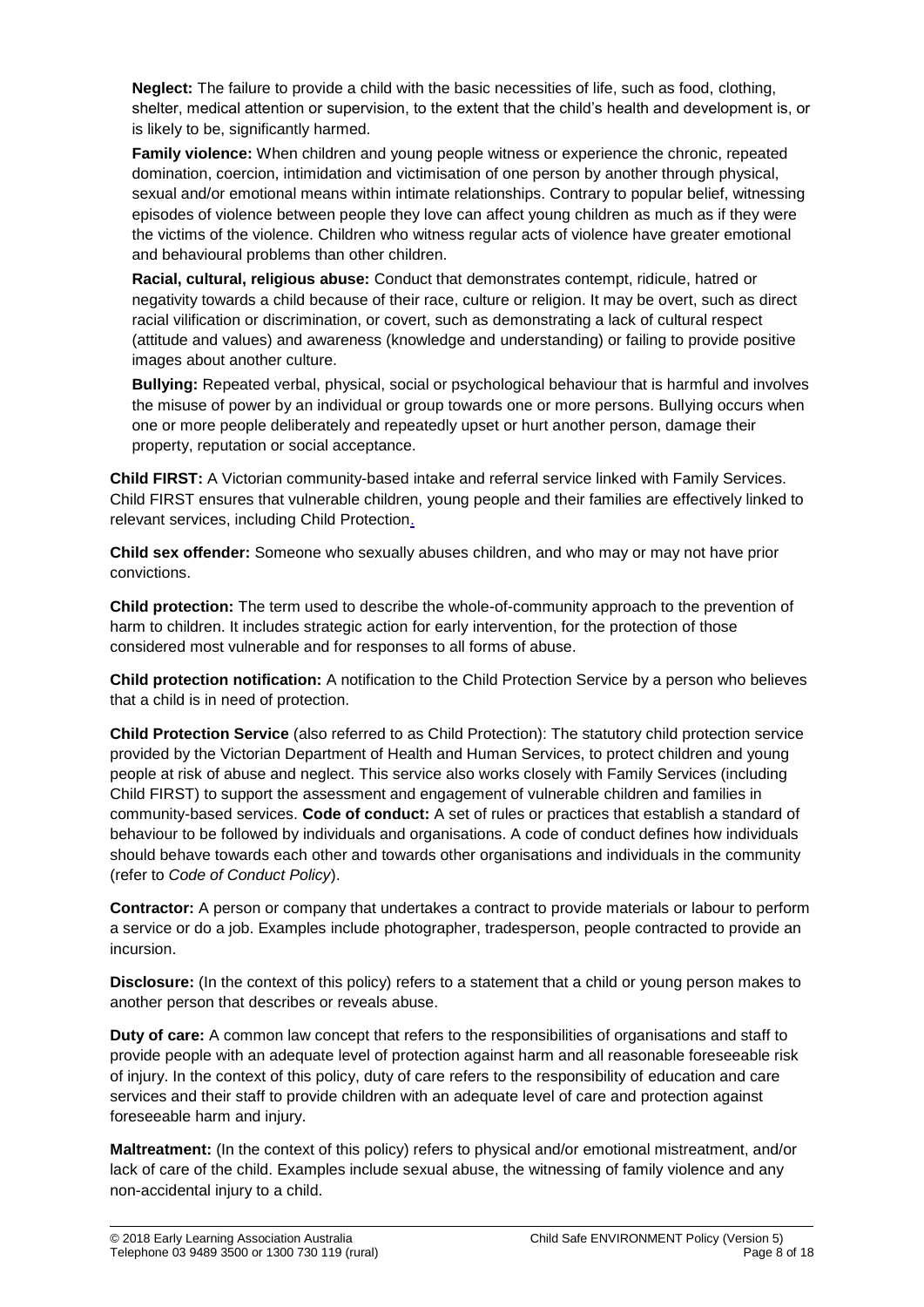**Mandatory reporting:** The legal obligation of certain professionals and community members to report when they believe, on reasonable grounds, that a child is in need of protection from harm.

A broad range of professional groups are identified in the *Children, Youth and Families Act 2005* as 'mandatory reporters'. From 30 September 2015 this list includes VIT registered early childhood teachers. Mandated staff members must make a report to Victoria Police and/or Child Protection as soon as is practicable if, during the course of acting out their professional roles and responsibilities, they form a belief on reasonable grounds (refer to *Definitions)* that:

- a child has suffered, or is likely to suffer, significant harm as a result of physical and/or sexual abuse (refer to *Definitions)* **and**
- the child's parents/guardians have not protected, or are unlikely to protect, the child from harm of that type.

Mandatory reporters must also follow processes for responding to incidents, disclosures or suspicions of child abuse to fulfil all their legal obligations (refer to Attachment 4: Processes for responding to and reporting suspected child abuse).

**Neglect**:see Child abuse definition above.

**Negligence:** Doing, or failing to do something that a reasonable person would, or would not do in a certain situation, and which causes another person damage, injury or loss as a result.

**Notifiable complaint:** A complaint that alleges a breach of the Act or Regulation, or alleges that the safety, health or wellbeing of a child at the service may have been compromised. Any complaint of this nature must be reported by the Approved Provider to the secretary of DET within 24 hours of the complaint being made (Section 174(2)(b), Regulation 176(2)(b)).

Written notification of complaints must be submitted via the ACECQA portal [National Quality Agenda](https://public.nqaits.acecqa.gov.au/Pages/Landing.aspx) (NQA) [IT System](https://public.nqaits.acecqa.gov.au/Pages/Landing.aspx) . If the Approved Provider is unsure whether the matter is a notifiable complaint, it is good practice to contact DET for confirmation.

**Organisational duty of care:** The statutory duty organisations have to take reasonable precautions to prevent sexual and/or physical abuse of a child.

**Offender:** A person who mistreats and/or harms a child or young person.

**Perpetrator:** A person who mistreats and/or harms a child or young person.

**Reasonable belief/reasonable grounds:** A person may form a belief on reasonable grounds that a child or young person is in need of protection after becoming aware that the child or young person's safety, health or wellbeing is at risk and the child's parents/guardians are unwilling or unable to protect them. There may be reasonable grounds for forming such a belief if:

- a child or young person states that they have been physically or sexually abused
- a child or young person states that they know someone who has been physically or sexually abused (sometimes the child may be referring to themselves)
- someone who knows the child or young person states that the child or young person has been physically or sexually abused
- a child shows signs of being physically or sexually abused
- the person is aware of persistent family violence or parental substance misuse, psychiatric illness or intellectual disability or other factors that are impacting on the child or young person's safety, stability or development
- the person observes signs or indicators of abuse, including non-accidental or unexplained injury, persistent neglect, poor care or lack of appropriate supervision
- a child's/young person's actions or behaviour may place them at risk of significant harm and the parents/guardians are unwilling or unable to protect the child.

**Reportable allegation:** any allegation that an employee, volunteer or student has committed child abuse (refer to *Definitions*)

**Serious incident:** A serious incident (regulation 12) is defined as any of the following: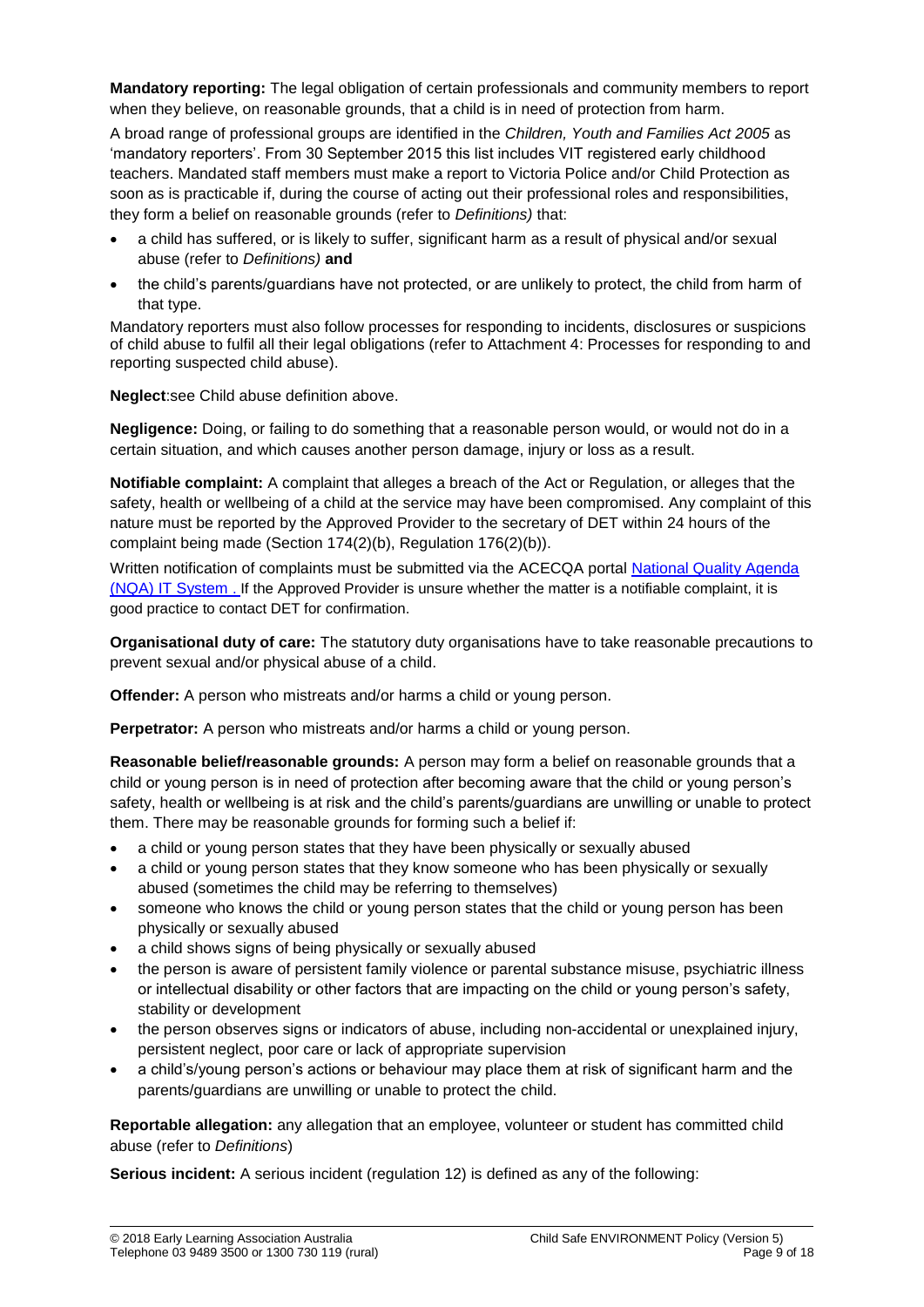- the death of a child while being educated and cared for at the service or following an incident at the service
- any incident involving serious injury or trauma while the child is being educated and cared for, which
	- a reasonable person would consider required urgent medical attention from a registered medical practitioner; or
	- the child attended or ought reasonably to have attended a hospital e.g. a broken limb\*
- any incident involving serious illness of a child while that child is being educated and cared for by a service for which the child attended, or ought reasonably to have attended, a hospital e.g. severe asthma attack, seizure or anaphylaxis\*.
- \*NOTE: In some cases (for example rural and remote locations) a General Practitioner conducts consultation from the hospital site. Only treatment related to serious injury or illness or trauma are required to be notified, not other health matters.
- any emergency for which emergency services attended. NOTE: This means an incident, situation or event where there is an imminent or severe risk to the health, safety or wellbeing of a person/s at an education and care service. It does not mean an incident where emergency services attended as a precaution.
- a child appears to be missing or cannot be accounted for at the service
- a child appears to have been taken or removed from the service in a manner that contravenes the National Regulations
- a child was mistakenly locked in or out of the service premises or any part of the premises.

Examples of serious incidents include amputation (e.g. removal of fingers), anaphylactic reaction requiring hospitalisation, asthma requiring hospitalisation, broken bone/fractures, bronchiolitis, burns, diarrhoea requiring hospitalisation, epileptic seizures, head injuries, measles, meningococcal infection, sexual assault, witnessing violence or a frightening event.

If the approved provider is not aware that the incident was serious until sometime after the incident, they must notify the regulatory authority within 24 hours of becoming aware that the incident was serious.

Notifications of serious incidents should be made through the NQA IT System portal [\(www.acecqa.gov.au\)](http://www.acecqa.gov.au/). If this is not practicable, the notification can be made initially in whatever way is best in the circumstances.

**Volunteer:** Parent/guardian, family member or community member who attends the service to assist the service in some capacity.

**Young person:** In Victoria, under the *Children, Youth and Families Act 2005*, a child or young person is a person under 18 years of age.

## **SOURCES AND RELATED POLICIES**

### **Sources**

Australian Human Rights Commission: https://www.humanrights.gov.au/

Betrayal of Trust Implementation: [www.justice.vic.gov.au](http://www.justice.vic.gov.au/)

Better Health Channel: [www.betterhealth.vic.gov.au/](file://///kpv-sbs/data/BD&G/Communications/Publications/Policy%20Works/2018%20Final%20PolicyWorks/www.betterhealth.vic.gov.au/)

*Charter of Human Rights and Responsibilities Act 2006* (Vic): [www.legislation.vic.gov.au](file://///kpv-sbs/data/BD&G/Communications/Publications/Policy%20Works/2018%20Final%20PolicyWorks/www.legislation.vic.gov.au)

*Choose With Care: Child Protection* – an information and training program: [www.childwise.net](http://www.childwise.net/)

Commission for Children and Young People (CCYP): [www.ccyp.vic.gov.au](file://///kpv-sbs/data/BD&G/Communications/Publications/Policy%20Works/2018%20Final%20PolicyWorks/www.ccyp.vic.gov.au)

National Children's Commissioner: [www.humanrights.gov.au](http://www.humanrights.gov.au/)

Department of Education and Training's Protect Portal: [www.education.vic.gov.au](http://www.education.vic.gov.au/Pages/default.aspx)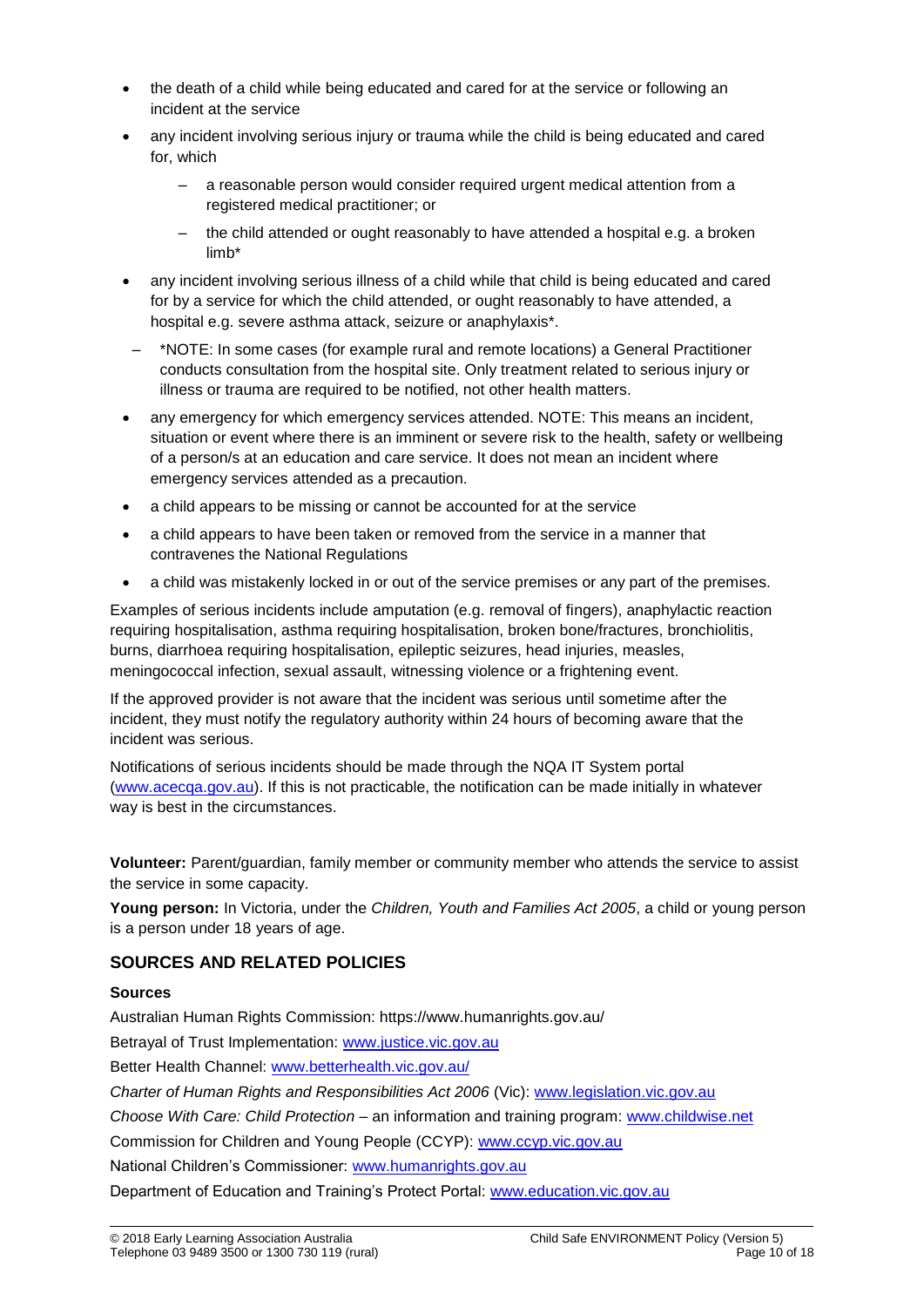Safe Supportive Schools Community Working Group: [www.bullyingnoway.gov.au](file://///kpv-sbs/data/BD&G/Communications/Publications/Policy%20Works/2018%20Final%20PolicyWorks/www.bullyingnoway.gov.au) Service Agreement Information Kit for Funded Organisations: [www.fac.dhhs.vic.gov.au](http://www.fac.dhhs.vic.gov.au/) The United Nations Convention on the Rights of the Child: [www.unicef.org](https://www.unicef.org/) Victorian Institute of Teaching: [www.vit.vic.edu.au](http://www.vit.vic.edu.au/)

Working with Children (WWC) Check: www.workingwithchildren.vic.gov.au

### **Service policies**

*Acceptance and Refusal of Authorisations Policy Code of Conduct Policy Complaints and Grievances Policy Delivery and Collection of Children Policy Incident, Injury, Trauma and Illness Policy Inclusion and Equity Policy Interactions with Children Policy Participation of Volunteers and Students Policy Privacy and Confidentiality Policy Staffing Policy Supervision of Children Policy*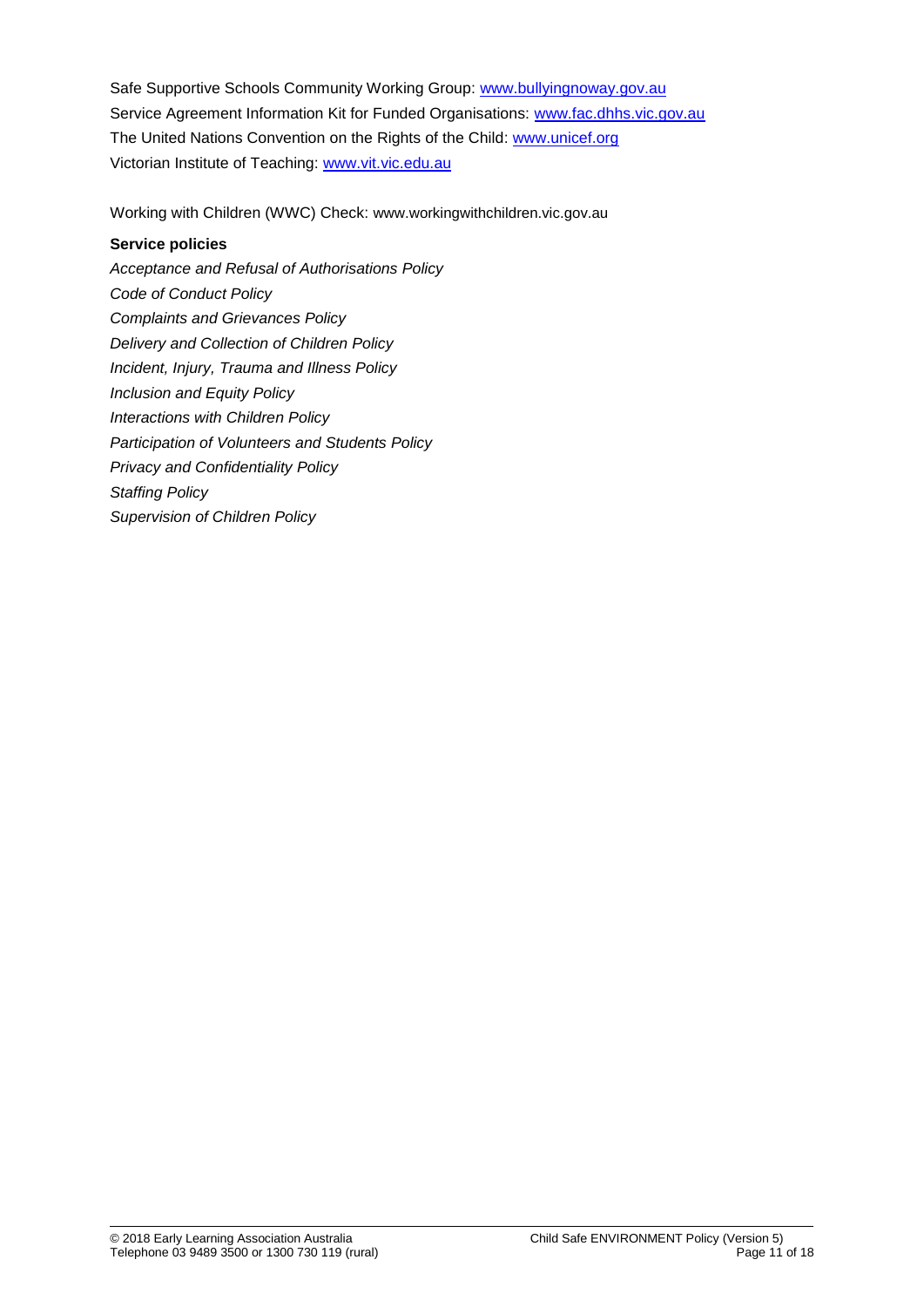## **ATTACHMENT 2 Guidelines for incorporation of child safety into the recruitment and management of staff**

The following guidelines and processes for the incorporation of child safety into the recruitment and management of staff demonstrate Summerhill Park Kindergarten's commitment to maximising the safety of children and deterring unsuitable and inappropriate persons from attempting to work at our service.

#### **Preparation for recruitment**

- Include a statement of Summerhill Park Kindergarten's commitment to maintaining a child safe environment in the job description
- Job description clearly outlines responsibilities and accountability
- Job advertisements clearly state our commitment to child safety
- Include requirement for a current Working with Children Check (WWCC) or Victorian Institute of Teaching registration
- The template letter of offer includes a statement about what is expected of the staff member in terms of commitment and responsibilities for child safety.

#### **Selection process**

- At least three people are on the interview panel including, where possible, a gender mix and a person external to the service or someone with human resource/interviewing experience
- Questions are behaviour-based and ask the interviewee to provide examples of their past behaviour in specific situations relevant to the job being applied for
- Questions regarding relationships with children are values-based and include a consideration of issues such as professional boundaries, resilience and motivation, teamwork, accountability and ethics
- Questions are based on key selection criteria
- More detail is asked for when answers seem incomplete
- Confirm identity by sighting (and taking a copy of) a driver's licence or a passport
- Verify qualifications and, where relevant, Working with Children Check or Victorian Institute of Teaching registration
- Thorough reference checks:
	- − at least two referees are contacted (including the current or most recent employer or direct line manager) in person or via telephone
	- − all referees must have observed the applicant working with children first-hand
	- − referees are asked about the candidate's past behaviour including relationships with children, professional boundaries, resilience and motivation, teamwork, accountability and ethics.
- Orientation and induction covers information about values, attitudes, expectations and workplace practices in relation to maintaining a child safe environment
- Information provided to the new staff member on commencing work at the service includes *Child Safe Environment Policy*, *Code of Conduct Policy*, *Complaints and Grievances Policy* and *Staffing Policy*
- Regular meetings are held between staff members and the Approved Provider or the Person with Management or Control
- A mentoring or buddy system for staff members is in place
- Training and education with regard to child safety and child protection is provided for all staff
- Resources and support are provided for all staff to ensure a child safe environment.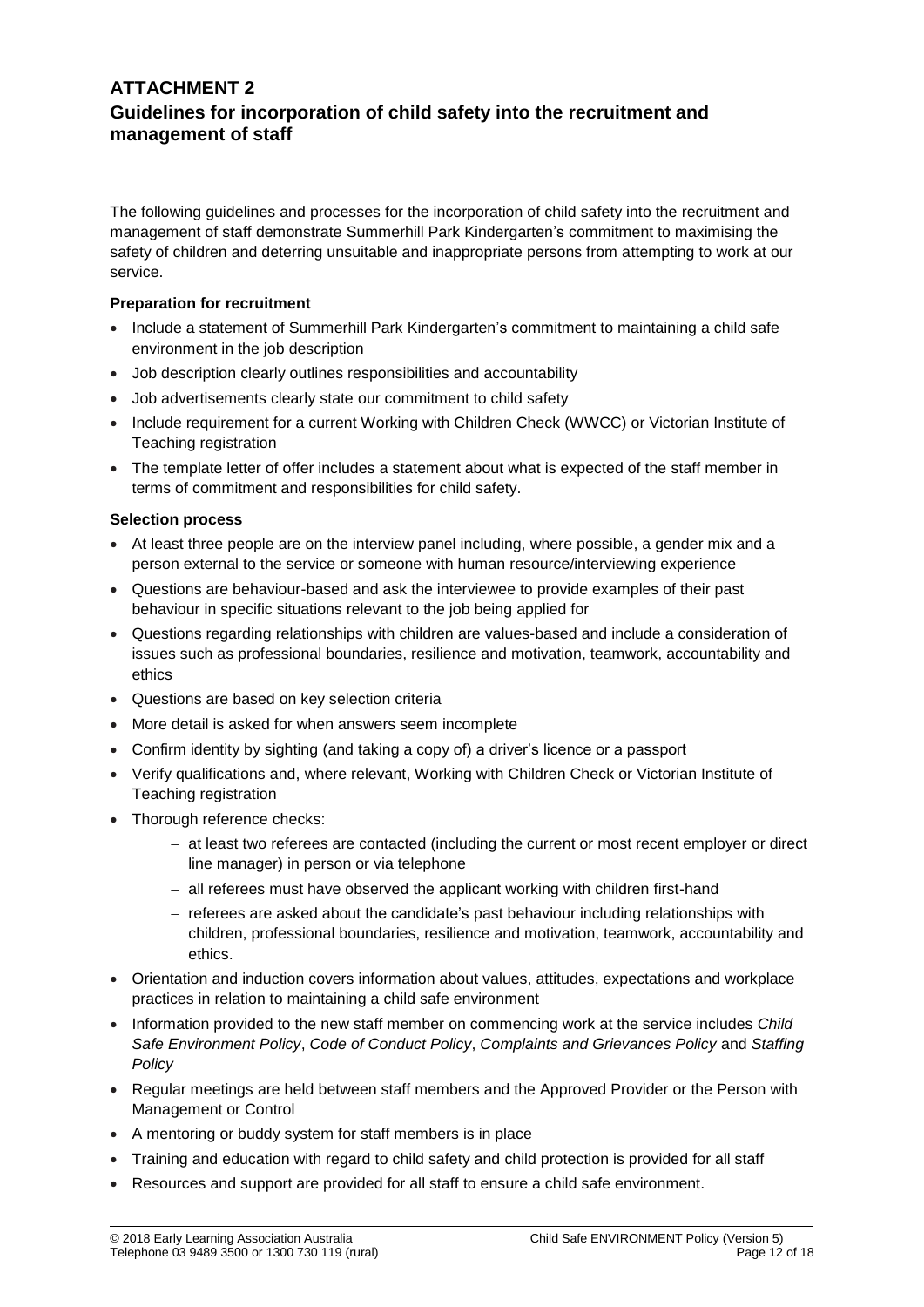#### **Ongoing Management**

- Regular meetings are held between staff and the Approved Provider or Person with Management or Control and child safety is a regular item on the agenda
- Provide supervision to ensure clear expectations about the role, adequate support as well as on-the-job monitoring of their performance
- Performance reviews consider the staff member's contribution to creating a child safe environment
- Regular training and education with regard to child safety, child protection and inclusive practices is provided for all staff
- Resources and support are provided for all staff to ensure a child safe environment
- Have a process to ensure that the registration of all early childhood teachers with Victorian Institute of Training remains current
- Maintain a register of all staff with a WWCC card and regularly check the status of the WWCC cards of all staff to ensure that no one has been given a Negative Notice or had their card revoked or suspended or that it has expired
- Develop processes to deal with a staff member who is given a Negative Notice including ensuring that they do not do any child-related work.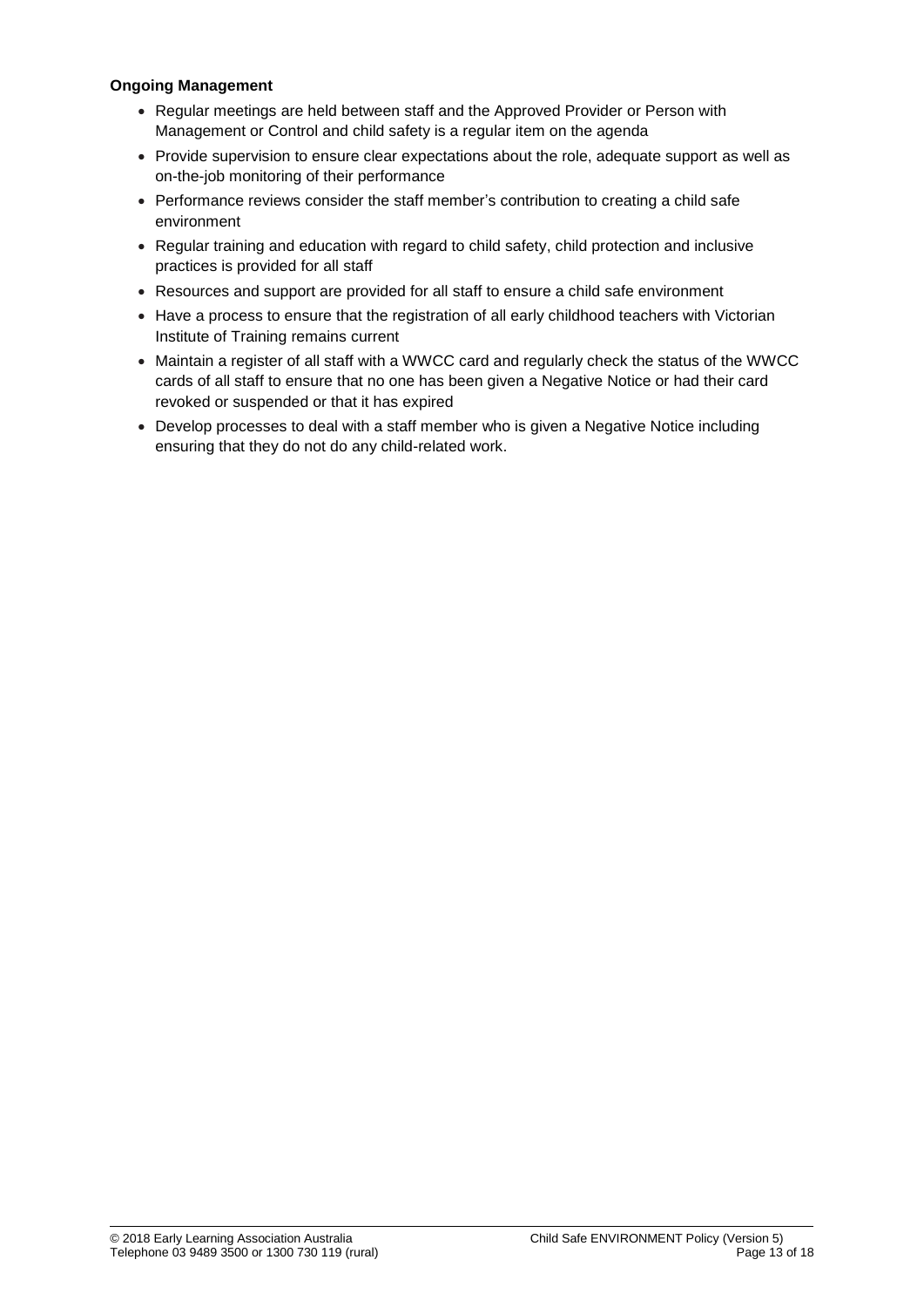## **ATTACHMENT 3 Guidelines for incorporation of child safety into the recruitment and management of contractors, volunteers and students**

The following guidelines and processes for the recruitment and management of contractors (refer to *Definitions*), volunteers (refer to *Definitions*) and students demonstrates Summerhill Park Kindergarten's commitment to maximising the safety of children and deterring unsuitable and inappropriate persons from attempting to work, volunteer or be on student placement at our service.

- Assess the nature of the work or task being undertaken by contractors, volunteers and students to determine whether a position description is required
- Consider whether a screening or recruitment process is relevant to the role and the risks to children
- Ensure a valid Working With Children Check or an exemption applies for people engaged in 'direct contact' in child-related work, including physical contact, face to face contact, oral, written or electronic communication.
- Inform contractors, volunteers and students of policies relevant to their role as part of their orientation to the service
- Provide supervision to ensure clear expectations about the role and responsibilities
- Do not leave contractors, volunteers or students (or visitors) alone with children
- Have conversations about child safety and wellbeing and how the service maintains and responds to issues of safety with contractors, volunteers and students.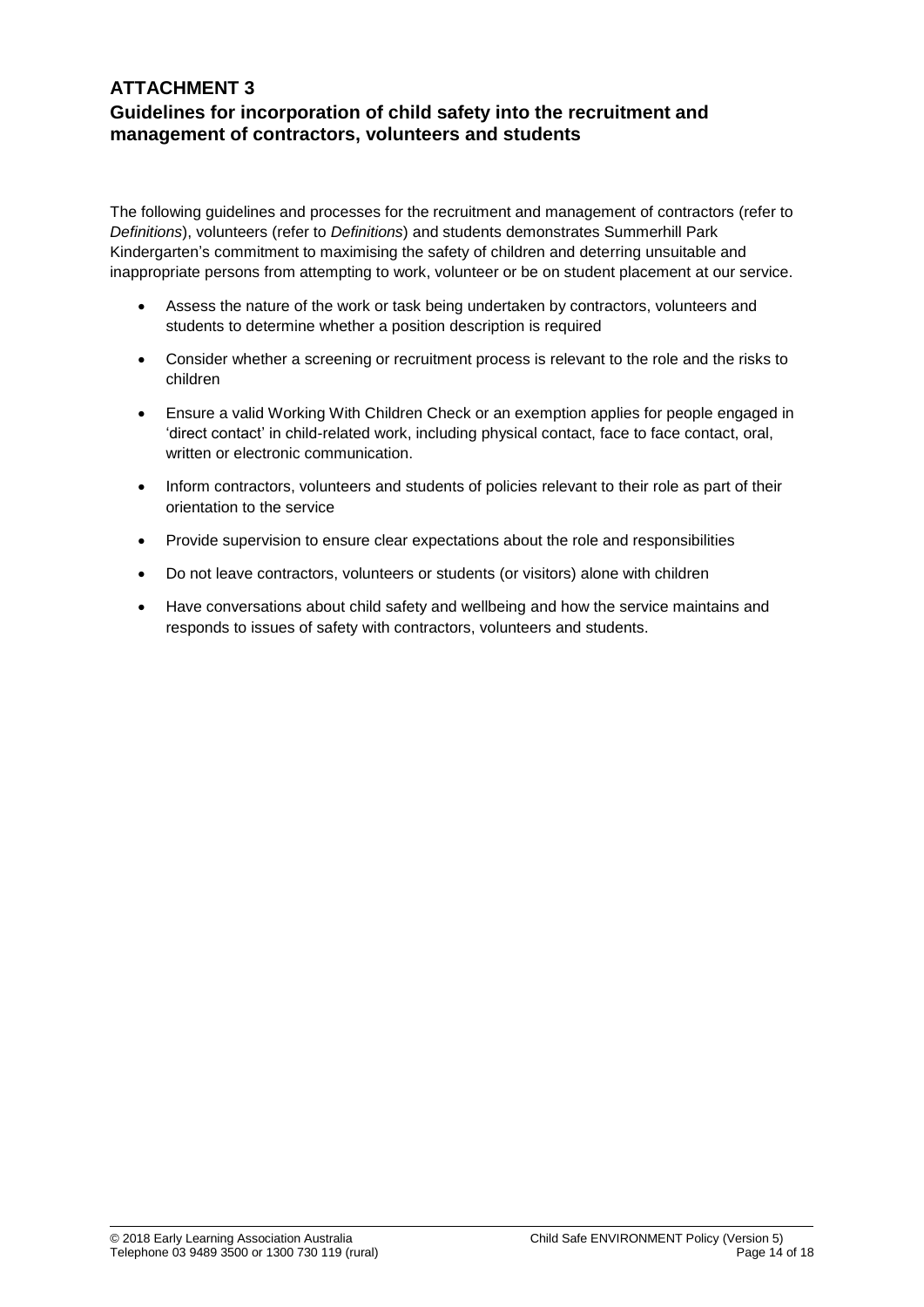# **ATTACHMENT 4 Processes for responding to and reporting suspected child abuse**

### **Overview**

- The Approved Provider or staff **must act** when they form a reasonable belief or have a suspicion that a child has been, or is at risk of being abused.
- Staff **must seek advice** from the Approved Provider or Person with Management or Control or DHHS Child Protection, Child First and/or Victoria Police if they are uncertain about whether they have sufficient grounds to form a reasonable belief.
- If staff hold a reasonable belief that a child has been or is at risk of being abused, regardless of the advice of the Approved Provider or Person with Management or Control, or any other staff member, they must **still** make a report to Child Protection and/or Victoria Police.
- The steps outlined in the Department of Education and Training's flowchart: *Four critical actions for early childhood services: Responding to Incidents, Disclosures and Suspicions of Child Abuse,*  provides a summary of the critical actions which are to be followed: [www.education.vic.gov.au](http://www.education.vic.gov.au/Pages/default.aspx)
- Records are kept about all child safety concerns or complaints. These records contain comprehensive descriptions of incidents/ issues of concern and provide evidence for actions taken, including reports made to statutory authorities or professional bodies and follow-up actions to be completed. The records are stored in accordance with the service's Privacy and Confidentiality Policy.
- Privacy is maintained, and information is only disclosed on a need-to-know basis.
- Permission is not required from parents/guardians of a child to make a report where abuse is suspected.

#### **Managing a disclosure**

It is very important to validate a child's disclosure, by listening to the child, taking them seriously and responding and acting on the disclosure by implementing the Summerhill Park Kindergarten's reporting procedures.

Strategies include:

- Let the child talk about their concerns in their own time and in their own words
- Give them your full attention, the time and a quiet space in which to do this and be a supportive and reassuring listener
- Remain calm and use a neutral non-judgmental tone
- Comfort the child if they are distressed
- Record the child's disclosure using the child's words.
- Tell the child that telling you is the right thing to do and that what has happened is not their fault
- Let them know that you will act on this information and that you will need to let other people know so that they can help the child
- It is the role of DHHS Child Protection and Victoria Police to investigate. DO NOT taking any steps to investigate. Avoid asking investigative or invasive questions which may cause the child to withdraw and may interfere with an investigation. Avoid going over information repeatedly.

#### **Reporting to authorities**

- If a child is in immediate danger ensure their safety and call emergency services on 000 for urgent medical and/or police assistance.
- If there is a suspicion of sexual abuse of a child (including grooming) contact Victoria Police.
- If there is an allegation of abuse by a proprietor, staff member, contractor, volunteer, student or visitor within the service, the matter must be immediately reported directly to Victoria Police.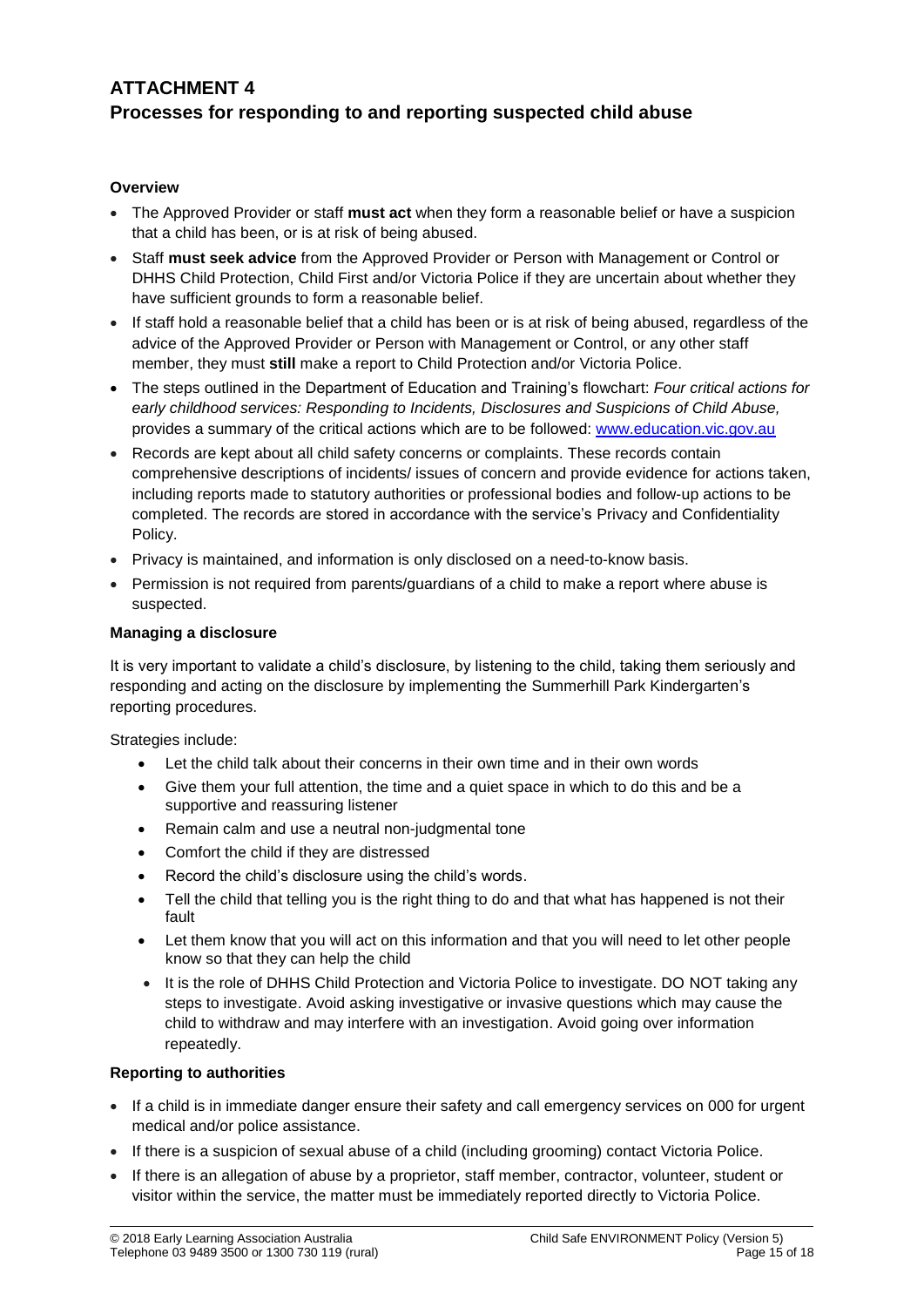- To report concerns about the immediate safety of a child within their family or the community, call the nearest DHHS office in your region during business hours or after hours the Child Protection Crisis Line on 13 12 78 (24 hours, 7 days a week and toll free within Victoria). Note: this is an emergency service for weekends and after hours only, and cases reported to the Child Protection Crisis Line will be referred to the relevant DHHS office on the following working day
- Provide the following information:
	- − the child's name, age and address
	- − the reason for believing that the injury or behaviour is the result of abuse or neglect
	- − an assessment of immediate danger to the child/ren (the person making the report may be questioned regarding knowledge of the current location of the alleged abuser/s)
	- − a description of the injury or behaviour observed
	- − the current location of the child
	- − knowledge of other services that support or are involved with the family
	- − any other information about the family
	- − any specific details that will help the child, such as cultural background, need for an interpreter or disability support requirements.
- A notification should be made, even if the notifier does not have all the necessary information. There are two types of notifications to be made in relation to significant concerns for the safety or wellbeing of a child: a referral to Child FIRST (Family Services) or a report to Child Protection (see below).
- Staff must notify the Approved Provider or Person with Management or Control of all incidents, suspicions and disclosures of child abuse
- The Approved Provider or Person with Management or Control must notify DET (through the NQA IT System portal [\(www.acecqa.gov.au\)](http://www.acecqa.gov.au/)) of any circumstance arising at the service that poses a risk to the health, safety or wellbeing of a child or children attending the service (Regulation 175 (2) (c) including:
	- − occurrences of sexualised play between children
	- − where children are being or may be at risk of being subjected to physical, emotional or sexual abuse including instances where children are observed displaying concerning behaviour that may indicate they are being subject to abuse
- Report to the Commission for Children and Young People in line with the requirements of the Reportable Conduct Scheme (see below).

### **Making a referral to Child FIRST**

A referral to **Child FIRST** should be considered if, after taking into account the available information, the Approved Provider/staff member has significant concerns for a child's wellbeing and the child is not in immediate need of protection. This may include circumstances when there are:

- significant parenting problems that may be affecting the child's development
- family conflict, including family breakdown
- families under pressure, due to a family member's physical or mental illness, substance misuse, disability or bereavement
- young, isolated and/or unsupported families
- families experiencing significant social or economic disadvantage that may adversely impact on a child's care or development.

Child FIRST provides a consolidated intake service to Family Services within sub-regional catchments. Child FIRST ensures that vulnerable children, young people and their families are linked effectively into relevant services, and this may be the best way to connect children, young people and their families with the services they need.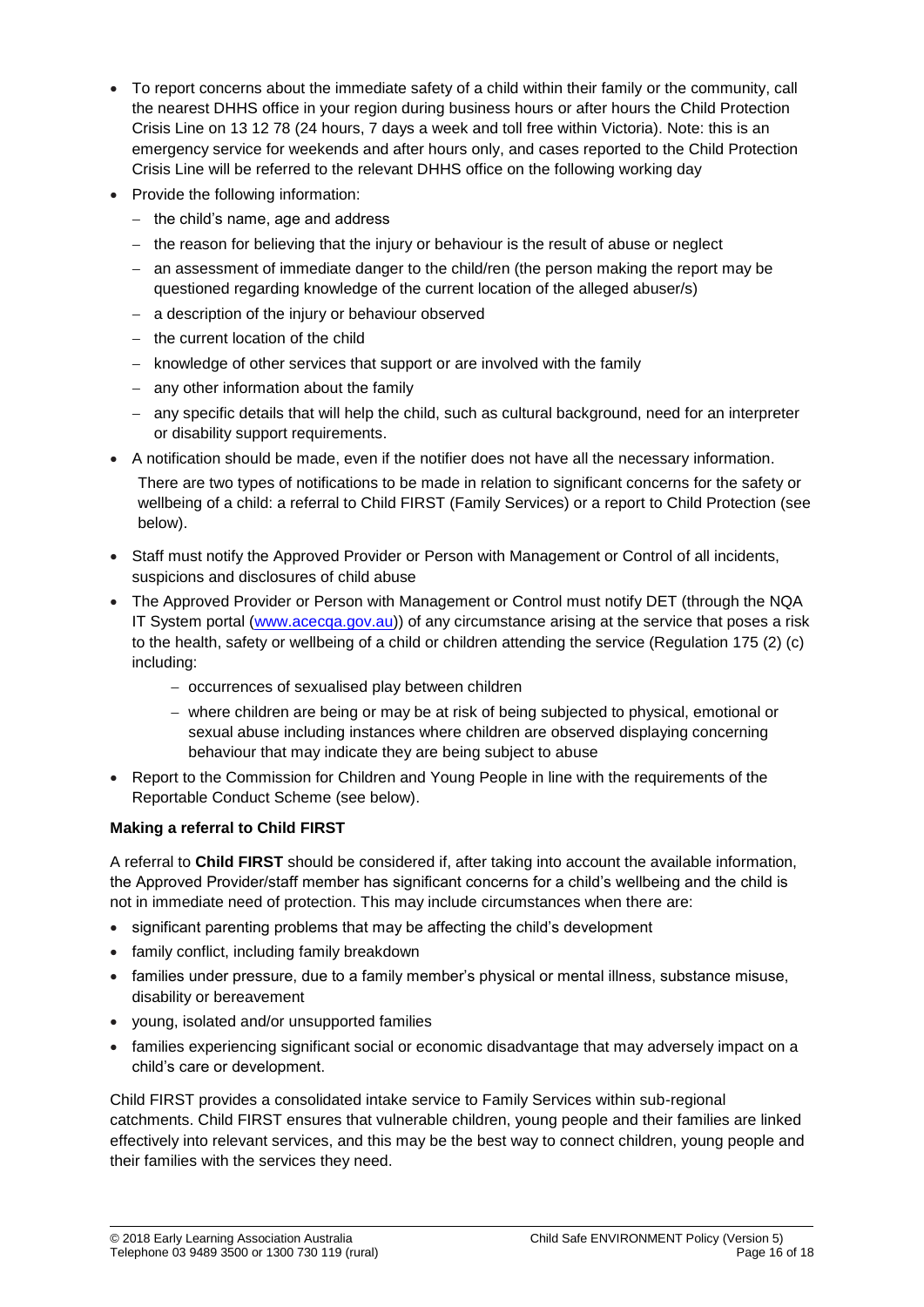### **Making a report to Child Protection**

A report to **Child Protection** should be made if, after taking into account the available information, the staff member forms a view that the child **is** in need of protection because:

- the harm or risk of harm has a serious impact on the child's immediate safety, stability and/or development
- the harm or risk of harm is persistent and entrenched, and is likely to have a serious impact on the child's safety, stability and/or development
- the child's parents/guardians are unwilling or unable to protect the child or young person from harm.

Upon receipt of a credible report, Child Protection will seek further information, often from professionals who may already be involved with the child or family, to determine whether further action is required. In determining what steps to take, Child Protection will also consider any concerns previously reported with regard to the child or young person. In most circumstances, Child Protection will inform the notifier of the outcome of investigations.

When reporting concerns of child abuse and/or neglect, it is important to remember that:

- a failure to notify the Department of Health and Human Services is an offence under section 182 of the *Children, Youth and Families Act 2005*
- Child Protection must be notified as soon as practicable
- it is not necessary to prove that abuse has taken place, only to provide reasonable grounds (refer to Definitions) for the belief
- permission from parents/guardians or caregivers is **not required** to make a notification, nor do they need to be informed that a notification is being or has been made
- if a notification is made in good faith, the notifier cannot be held legally liable for any consequences, regardless of the outcome of the notification
- the identity of the notifier will remain confidential unless the notifier chooses to inform the child and/or family, or if the notifier consents in writing to the disclosure of their identity, or if the court decides that this information must be disclosed
- the notifier may have an ongoing role, including:
	- − acting as a support person in interviews with the child or young person
	- − attending a case conference
	- − participating in case-planning meetings
	- − continuing to monitor the child's behaviour and their interactions with others
	- − observing/monitoring the conditions of a protective court order that may relate to access or contact with a parent/guardian and following Summerhill Park Kindergarten's procedures where the conditions are breached
	- − liaising with other professionals and child protection officers in relation to a child or young person's wellbeing
	- − providing written reports for case-planning meetings or court proceedings in relation to the child's wellbeing or progress.

### **Contacting Parents/Carers**

Parents/guardians should only be advised that a notification has been made after discussion with DHHS Child Protection or Victoria Police to determine what information can be shared.

### **The Reportable Conduct Scheme**

The Approved Provider must initially notify the Commission for Children and Young People of a reportable allegation (refer to *Definitions*) within three business days and update the Commission of progress within 30 calendar days. '